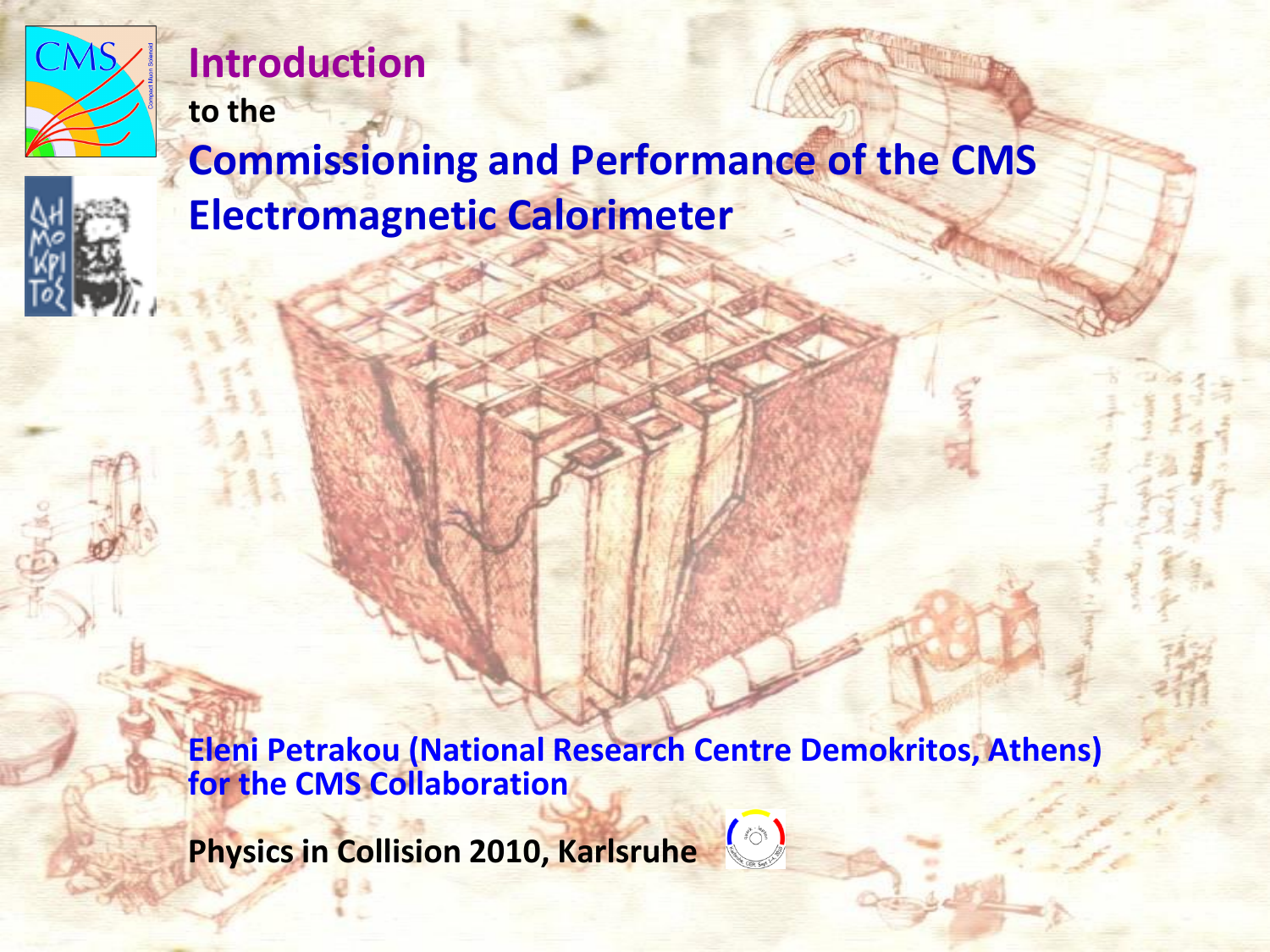# The CMS Electromagnetic Calorimeter (ECAL)

- Compact calorimeter, optimized for reconstructing photons and electrons with energy relevant for the search of the intermediate mass Higgs boson.
- 75,848 scintillating lead tungstate (PbWO<sub>4</sub>) crystals.
- The Barrel (0≤|η|≤1.48) consists of 36 Supermodules, with 1,700 crystals each.
- The Endcaps (1.48 $\leq$ |η| $\leq$ 3) consist of 4 Dees, with 3,660 crystals each.
- Barrel crystals readout by Avalanche Photodiodes (APD), Endcap crystals by Vacuum Phototriodes (VPT).



PIC2010 Karlsruhe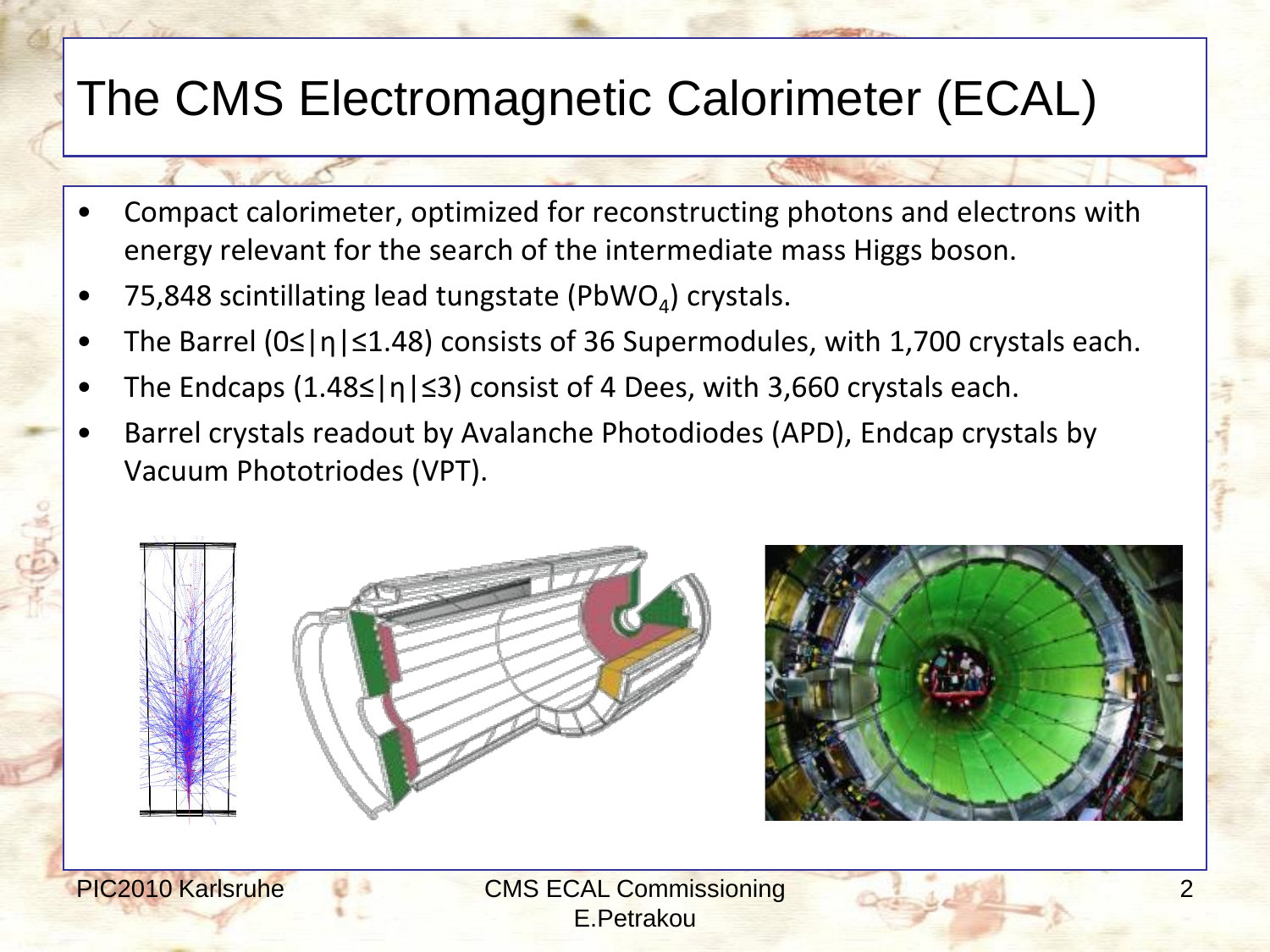## The CMS Preshower Detector (ES)

- Sampling calorimeter, designed for  $\gamma/\pi^0$  discrimination at the CMS Endcaps.
- Two lead radiators (2+1  $X_0$ ) and two orthogonal active planes of silicon strips in front of each Endcap  $(1.65 < |\eta| < 2.6)$ .
- 137,216 channels.
- On-detector full electronics chain.





CMS ECAL Commissioning E.Petrakou

Rear plane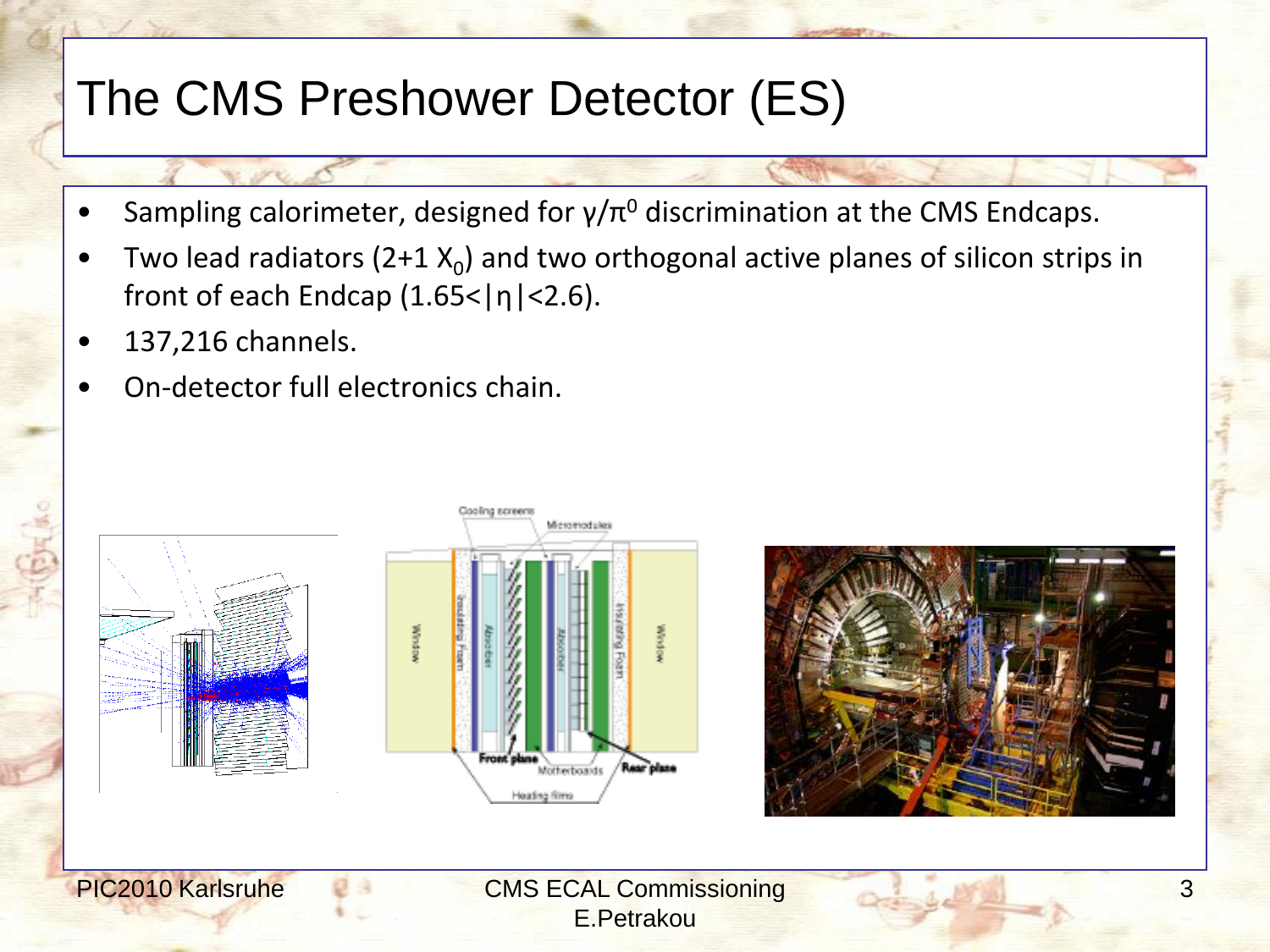#### Channels status

- ECAL Barrel fully functional channels: 99.30% » unrecoverable: 0.1%
- ECAL Endcap fully functional channels: 98.94% » unrecoverable: 0.7%
	- \* recovery from trigger measurements
- Preshower fully functional channels: 99.79%





PIC2010 Karlsruhe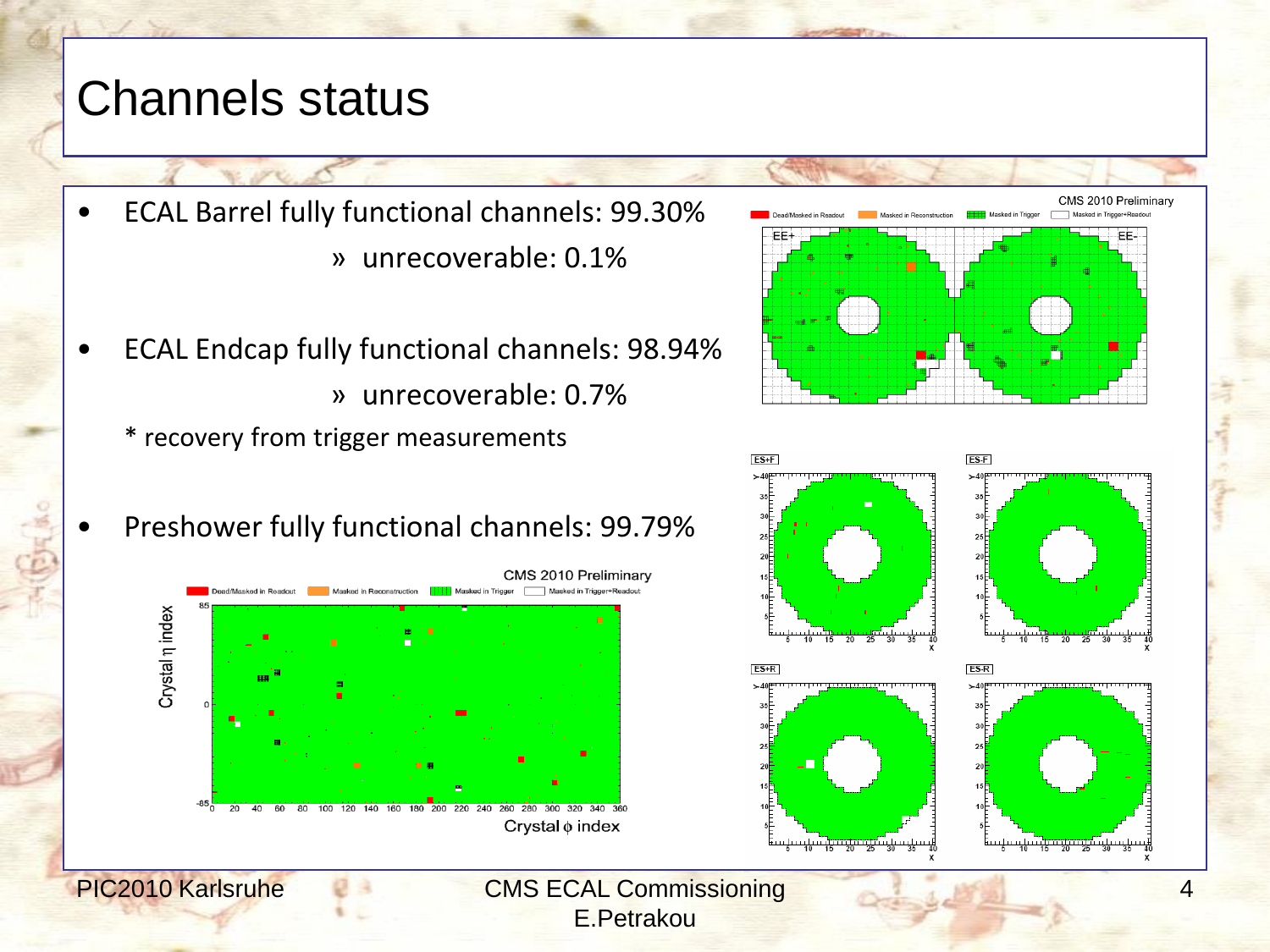### Pre-calibration

#### **Methods:**

- **Laboratory measurements** of crystal light yield and photo-detector gain during the construction phase (all Barrel and Endcap channels),
- **Test-beam** electrons (9 Barrel supermodules and about 500 Endcap crystals),
- **Cosmic ray** muons after installation (all Barrel channels),
- **Beam dump** events for Endcaps (circulating proton beams stopped in collimators 150 m away from CMS),
- **Cosmic rays** prior to installation (all Preshower modules).

#### **Estimated pre-calibration precision:**

- Barrel: ~0.5% for the 9 supermodules calibrated with test beams and 1.5%-2.2%, depending on pseudorapidity, for the other 27 supermodules;
- Endcaps: below 1% in the ~500 crystals calibrated with beam and about 5% elsewhere;
- Preshower: about 2.5% everywhere.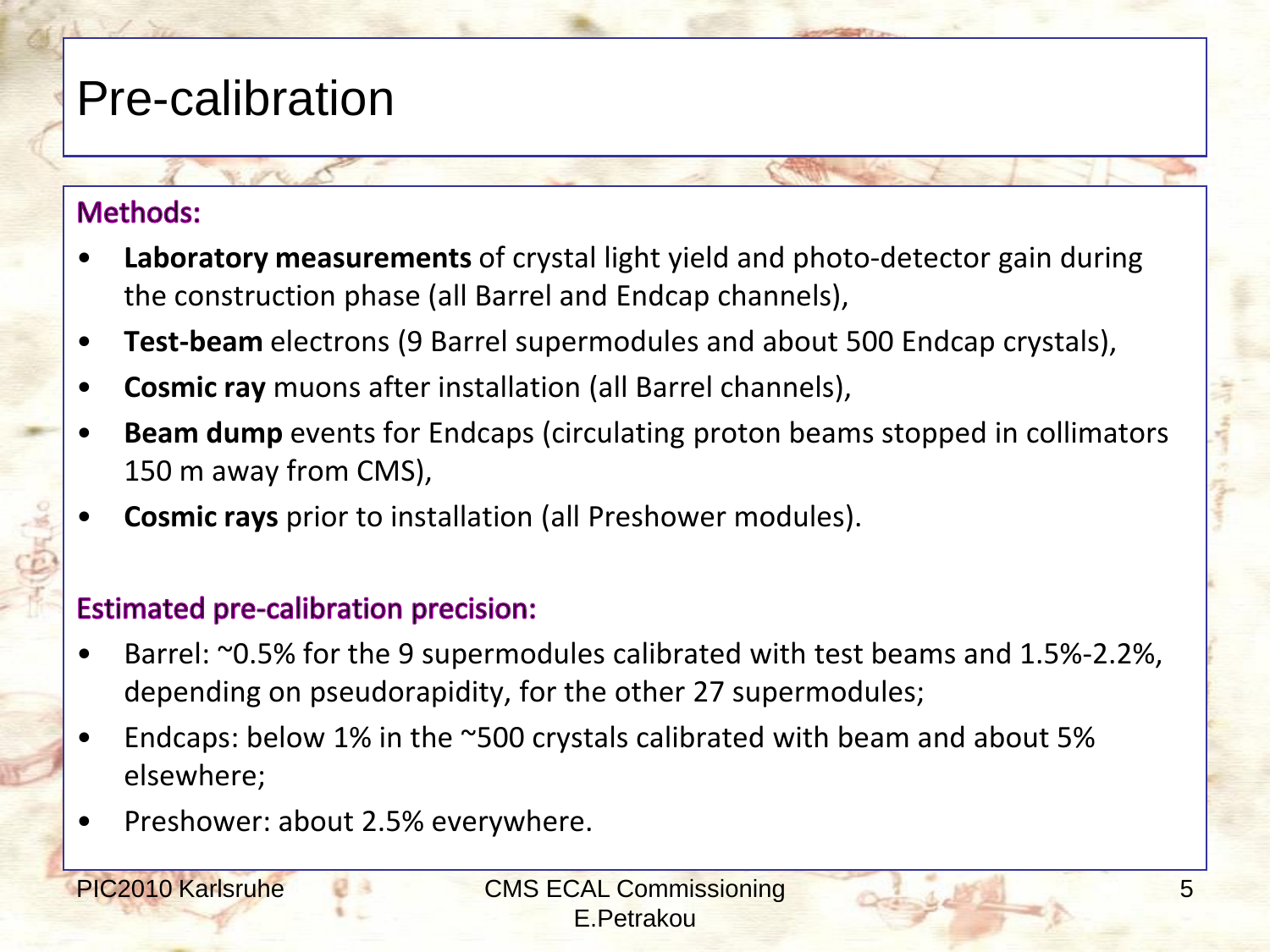# **Clustering**

Clustering of the energy deposits:

- 1. In both Barrel and Endcaps, "basic clusters" of groups of crystals are formed around seed crystals.
- 2. In each Preshower plane, clusters are formed around seed strips.
- 3. For the Endcaps, the positions of basic clusters are extrapolated to the Preshower, and the energy of geometrically matching clusters is added to the basic clusters energy.
- 4. The Barrel and Endcap clusters are further grouped into "superclusters", which are extended in φ, thus minimizing the containment variations due to the strong magnetic field.





PIC2010 Karlsruhe